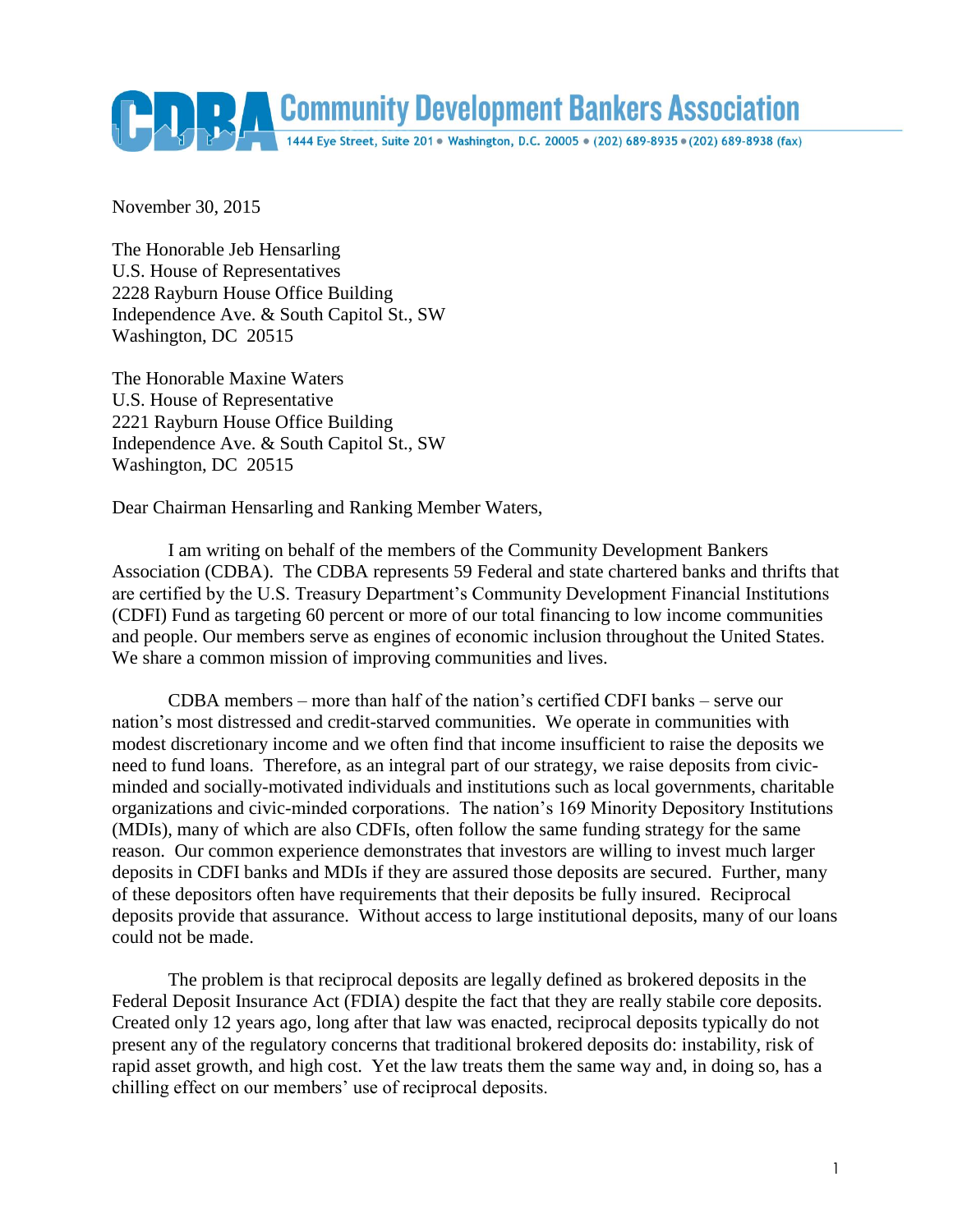To better understand the scope of the issue for our members, CDBA and the National Bankers Association (NBA) recently undertook a joint survey of 126 institutions. Fifty-five – or 43.6 percent – responded, a very high response rate. Of the respondents, 78 percent said that they currently use reciprocal deposits or have in the past. More than 75 percent, however, said that they have limited their use of reciprocal deposits due to perceived stigma, regulatory pressure, or concerns about their availability if their institution becomes troubled. Almost 95 percent said that there was a need to exempt reciprocal deposits from the definition of brokered deposits to settle any uncertainty as to their status. Lastly, 87 percent said they would expand their use of reciprocal deposits if they were exempted from the definition of brokered deposits.

More reciprocal deposits would result in more loans in the communities that need loans the most.

Our members have for years discussed the challenges they have experienced simply from reciprocal deposits being defined as brokered deposits. These problems are real. Excepting reciprocal deposits from the definition of brokered deposits in the Federal Deposit Insurance Act would help the nation's CDFI Bank better achieve their mission.

The CDBA, therefore, strongly urges passage of H.R. 4116, bipartisan legislation which, with strong safety and soundness protections, would except reciprocal deposits from that definition.

Sincerely,

fannine Streeker

Jeannine Jacokes Chief Executive and Policy Advisor Community Development Bankers Association

The Membership of the Community Development Bankers Association

ABC Bank (Chicago, IL) Albina Community Bank (Portland, OR) Bank2 (Oklahoma City, OK) BankFirst Financial Services (Macon, MS) Bank of Anguilla (Anguilla, MS) Bank of Commerce (Greenwood, MS) Bank of Kilmichael (Kilmichael, MS) Bank of Lake Village (Lake Village AR) Bank of Montgomery (Montgomery, LA) Bank of Vernon (Vernon, AL) BankPlus (Ridgeland, MS) Beneficial State Bank (Oakland, CA) Broadway Federal Bank (Los Angeles, CA)